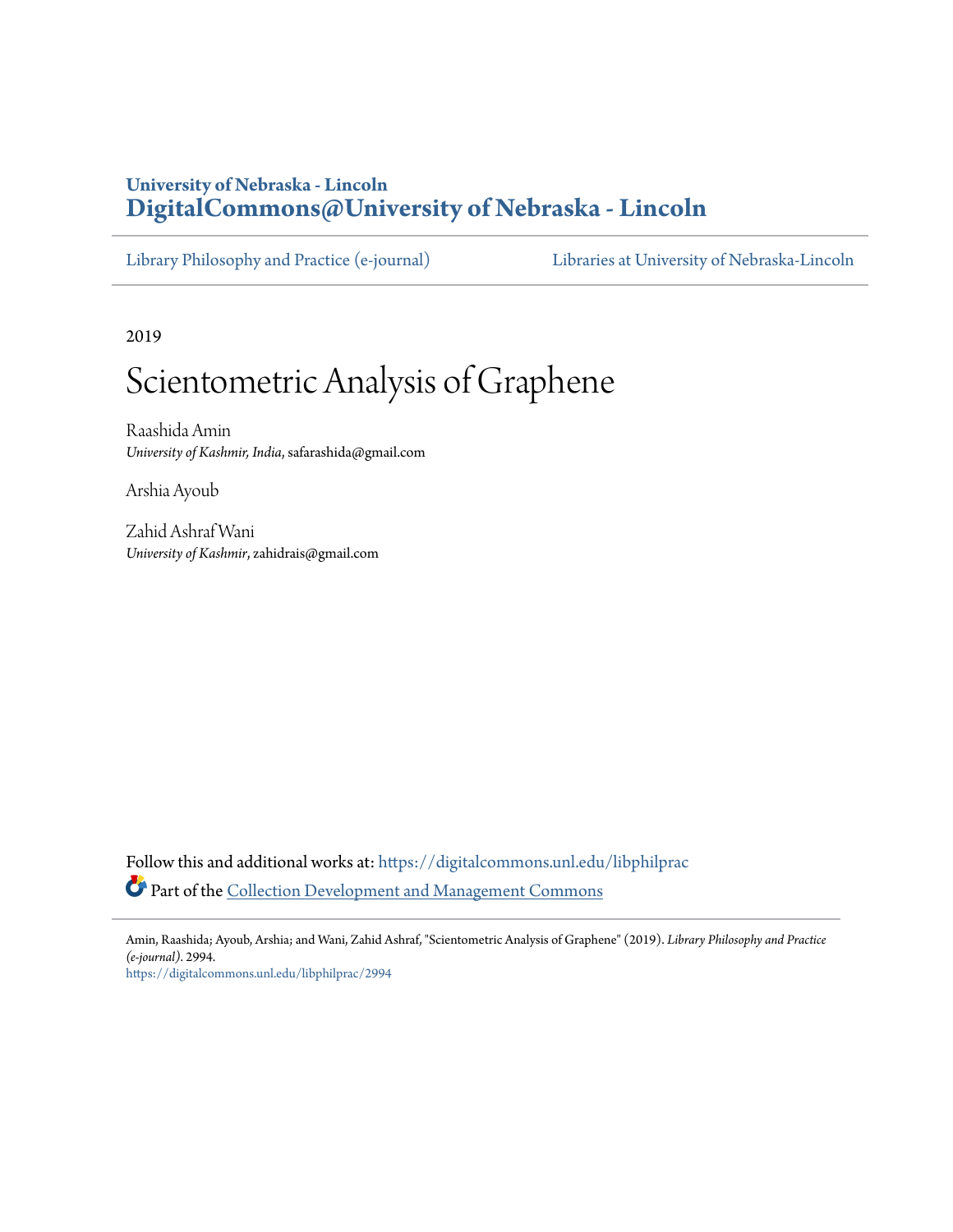# **Scientometric Analysis of Graphene**

Raashida Amin *Research Scholar, DLIS, University of Kashmir Hazratbal, Srinagar, 190006. Jammu and Kashmir. India safarashida@gmail.com*

Dr. Zahid Ashraf Wani *Sr. Asst. Professor DLIS, University of Kashmir Hazratbal, Srinagar, 190006. Jammu and Kashmir. India zahidrais@gmail.com*

Arshia Ayoub *Research Scholar, DLIS, University of Kashmir Hazratbal, Srinagar, 190006. Jammu and Kashmir. India Arshiaayoub786@gmail.com*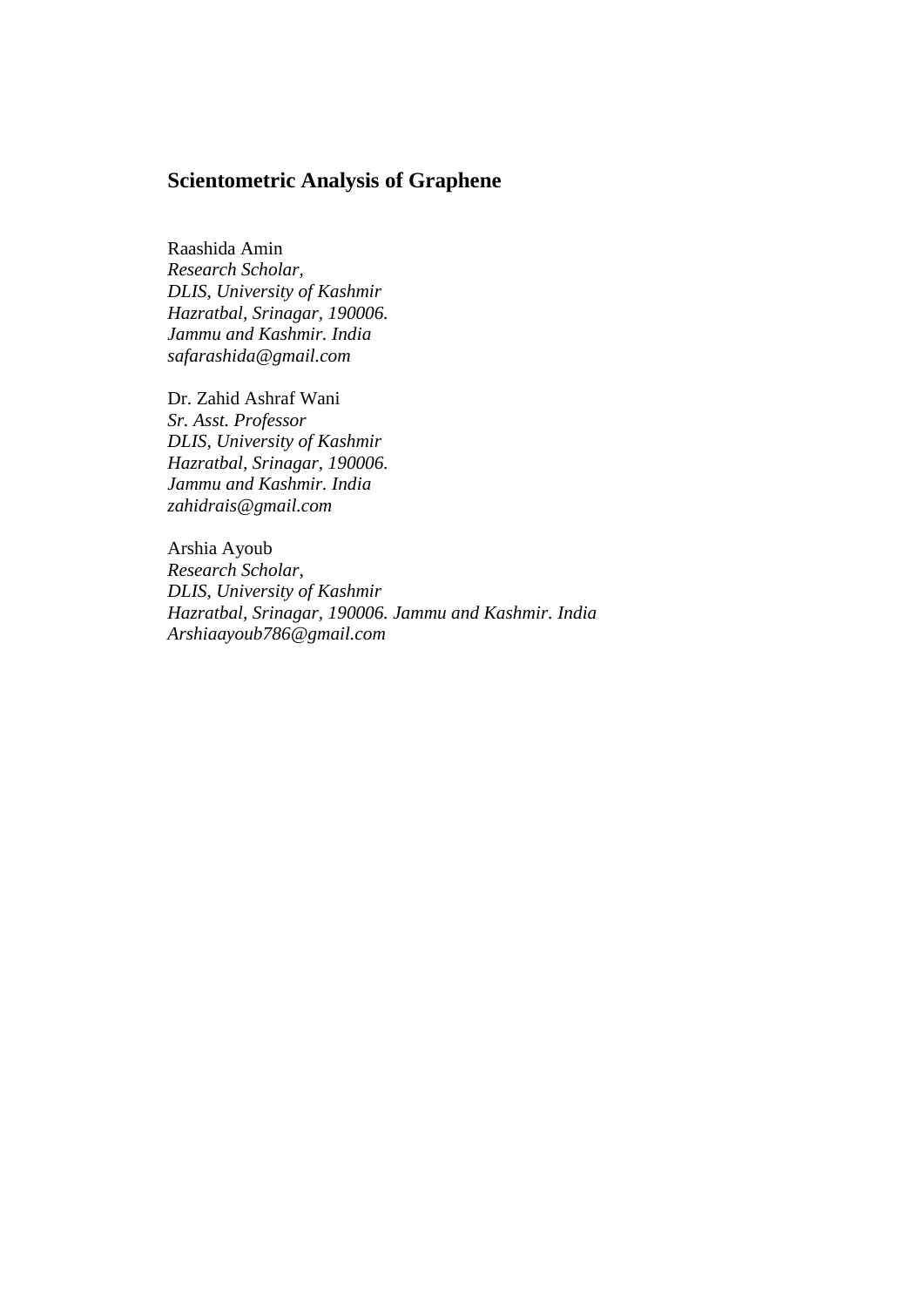## **ABSTRACT**

#### **Purpose**

The unique properties of graphene and its extensive applications has turned it an emerging area of research. Therefore, this study is an attempt to analyse the research output trends in graphene during the period  $2010 - 2012$  for the publications indexed by Web of Science.

## **Methodology**

The study maps the parameters of output, journal productivity and the impact strength of publications. The Institute for Scientific Information Web of Science database core collection was used to retrieve the data. Quantitative analysis of quantity and quality of research out-put was undertaken to attain the objectives.

#### **Findings**

The analysis revealed a steep growth in the production of research publications. Further, a total of 430 journals, publishing research on graphene, were traced, with 'PHYSICAL REVIEW B' being the top productive journal having 1694 (11%) publications. From citation analysis 'ACS NANO' was found to be the journal scoring highest number of citations and the individual publication published in year 2010 marked the highest (7048) citation impact strength with 881 as the average citation rate per year.

## **Value**

The present study would aid to unravel the emergence and rise of research on graphene that would be beneficial for researchers and information scientists.

## **KEYWORDS**

Carbon Allotrope, Graphene, Nano-tubes, Fullerenes, Scientometrics, Bibliometrics*.*

#### **INTRODUCTION**

The alarming rate of increase in literature has lead to the development of various studies pertaining to the literature. Among all these studies metrics based study is mostly in vogue currently and among the metric studies scientometrics is the popularly employed one. Scientometrics is used to study all aspects of science and technology literature. Scientometrics was first introduced by Nalimov and Mulchenkov in 1969 **(Brindha and Murugesapandian, 2016)** for studying growth, structure, productivity and relationships in science **(Correia et al., 2017)**. The scientometrics, as defined by **Nalimov and Mulchenkov (1971),** include "the quantitative methods of the research on the development of science as an informational process". The main studies Scientometrics aid in pertain to mapping of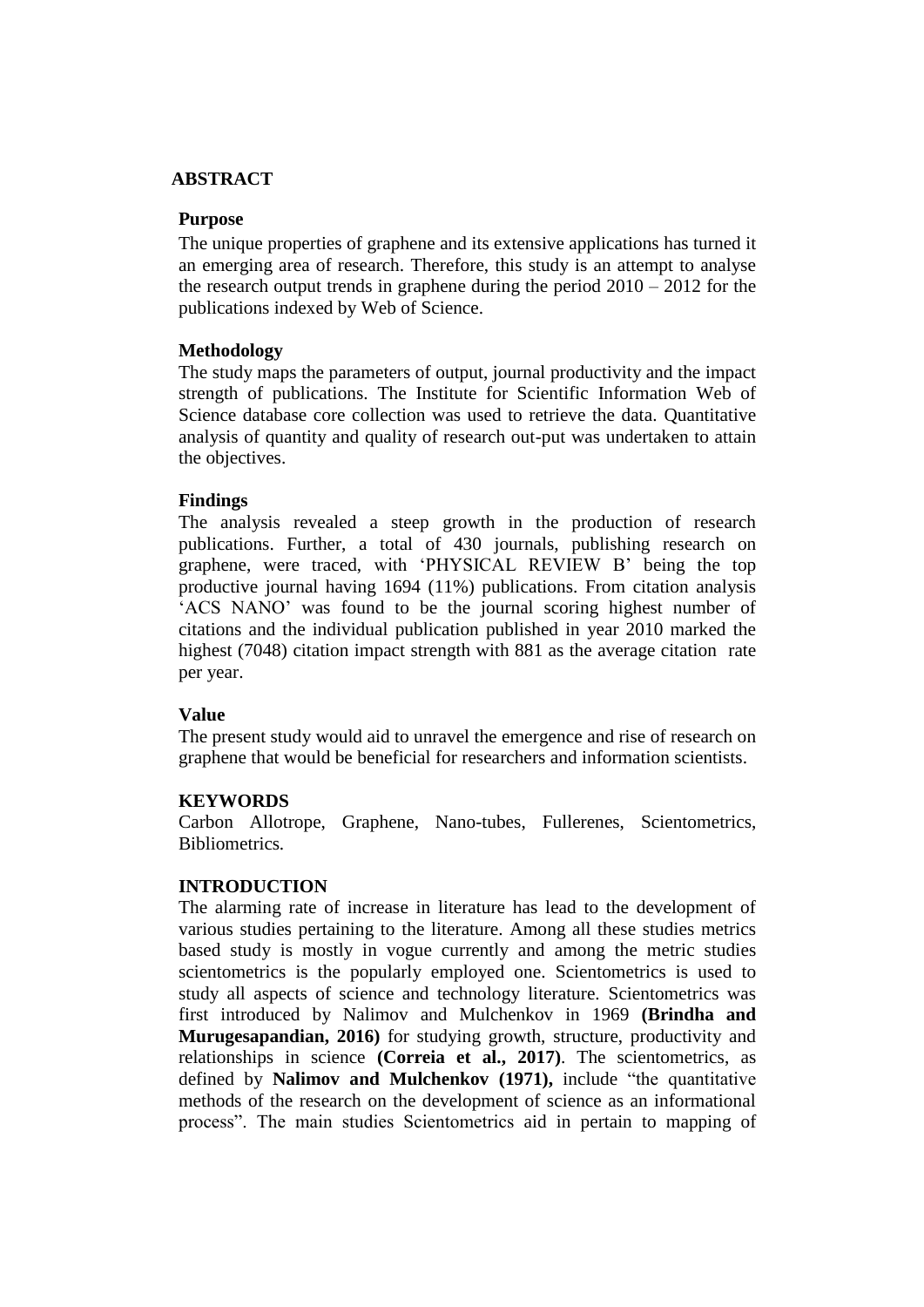scientific fields, citation analysis, measuring and evaluating research quality and impact and the use of indicators in research policy and management **(Mingers and Leydesdorff, 2015).** It involves application of quantitative methods for measuring scientific and technological progress and helps to gauge the productivity of a subject and of researchers in a field so as to portray the growth and development of that particular field of knowledge **(Araujo and Oliveira, 2015)**. The subjects of study in scientometrics include- scientific Publications, academic journals, authors/researchers, scientific institutions and regional aspects of science. Therefore, based on some of these scientometric indicators this study analyses the research trends in graphene, a carbon allotrope, one of the hottest topics currently being researched and explored the world over.

Graphene, the latest thinnest (one-atom thick), strongest, two dimensional allotrope of Carbon is the basic building block for other graphitic materials **(Geim and Novoselov, 2007)** including carbon nano-tubes and large fullerenes- two other allotropes of carbon. Thus, the properties these exhibit basically originate from the graphene sheets **(Taghioskoui, 2009)**. Graphite and Diamond form the two natural allotropes of carbon and since 1985 scientists began to discover synthetic allotropes of carbon also **(Hirsch, 2010).** Until recently, scientists were able to extract three dimensional (diamond, graphite), one dimensional (nanotubes) and zero dimensional (fullerene) allotropes of carbon only **(Builova and Osipov, 2011)** and planar graphene was considered unstable **(Odegard et al., 2002)** but Geim and Novoselov in 2004 were successful to isolate this two dimensional carbon allotrope too **(Lv et al., 2011)** by mechanically exfoliating graphite **(Lee et al., 2016)** and received Nobel Prize in Physics in 2010 for this ground breaking experiment **(Nobelprize.org, 2018)**. This material is considered as more solid and stronger than steel and better conductor than copper **(Larousserie, 2013).** The properties of graphene are making its applications possible in almost all fields like materials science, biotechnology, chemistry, physics **(Mao et al., 2013)** and medicine **(Bernabo et al, 2018).** Thus, because of its applications and unusual mechanical, thermal and electronic properties, it has received a tremendous research interest, since its development, from researchers of varied disciplines **(Lv et al., 2011).** Because of this out-break of intense research interest **Woodford (2018)** opines that  $21<sup>st</sup>$  century may become the age of graphene. Therefore, measuring the research output trends of such a promising and most researched material would be beneficial and invaluable too.

#### **LITERATURE REVIEW**

The element carbon has been a topic of great interest among researchers since decades. Research on various carbon materials and allotropes, particularly the newly discovered graphene allotrope, seems explosive. Because of its some unusual properties graphene has attracted a lot of interest from researchers around the world and lot of literature published and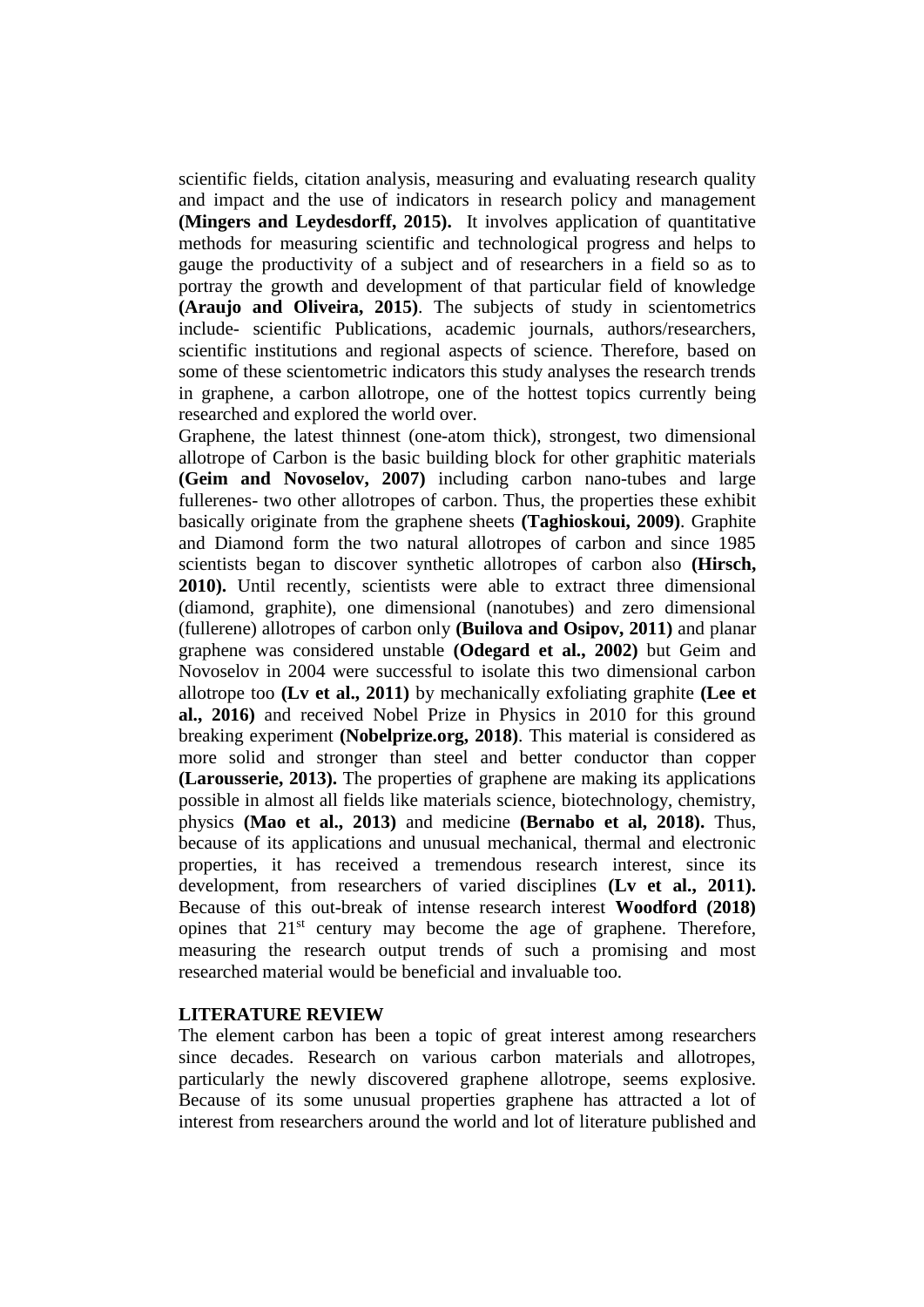new and novel findings reported. The research on graphene is supposed to garner great benefits in future. Therefore analysing the development of its production would be invaluable. **Datta and Ruth (2013)** conducted a scientometric study on carbon nanotube research in India from 1999 – 2012 using data from web of science and found increasing trends in its research since 2008 with the maximum increase in 2011 and the prominence of collaboration and team research and found USA as the most preferred collaborating country. Similarly, **Melanez et al. (2013)** analyzed the scientific publications on carbon based nano materials using Web of Sciences analytical tool and found an alarming increase in the research publications in the fields of graphene and nano-tubes than those of nanotechnology publications. Besides, they also traced an increased performance of publications in graphene and nanotubes than those of publications in Fullerenes. **Builova and Osipov (2011)** conducted a study, to analyse the thematic scope of publications on graphene research using publications from the peer reviewed journal of 'The Physics of Nano-objects and Nanotechnologies' published by the All Union Institute for Scientific and Technical Information of the Russian Academy of Sciences (VINITI RAS), in the period between 2010 and the first half of 2011, in which they note that publications on fullerene started expanding after a gap of 26 years after their extraction, after 10 years for nano-tubes and only after 2 to 3 years for the graphene after its extraction i.e., only from 2006 the publication out- put is remarkable when it was extracted in 2004. They further concluded that most of the research on graphene revolves around their properties. **Lv et al. (2011)**  evaluated global scientific production and developing trend of graphene for the time period 1991 - 2010 by applying bibliometrics and knowledge visualization technology on the data collected from Thomson Reuters Science Citation Index database, Conference Proceeding Citation Index database and Derwent Innovation Index and traced an exponential growth in the annual number of publications, particularly from the year 2005, with 7523 articles distributed in 75 subject categories, among which physical science tops the list, published in 382 journals with Physics Review B journal the most productive one.

**Randviir et al. (2014),** in their study, report that only in year 2013 the number of publications produced per day on graphene were more than 40. Similarly, **Zou et al. (2018)** has studied the research trends in graphene throughout the world using data from Chemical Abstracts Services (CAS) and found that research and development in graphene is at a rapid growth with continuous expansion of research topics and applications with China, South Korea and USA the largest producers in research. Accordingly, **Barth and Marx (n.d.)** analysed literature on graphene from CAplus database of Chemical Abstracts Service, the INSPEC database of the Institute of Electrical and Electronics Engineers and the Web of Science (WoS) of Thomson Reuters, and mapped research trends with respect to the most productive authors, research organizations, countries of authors, and the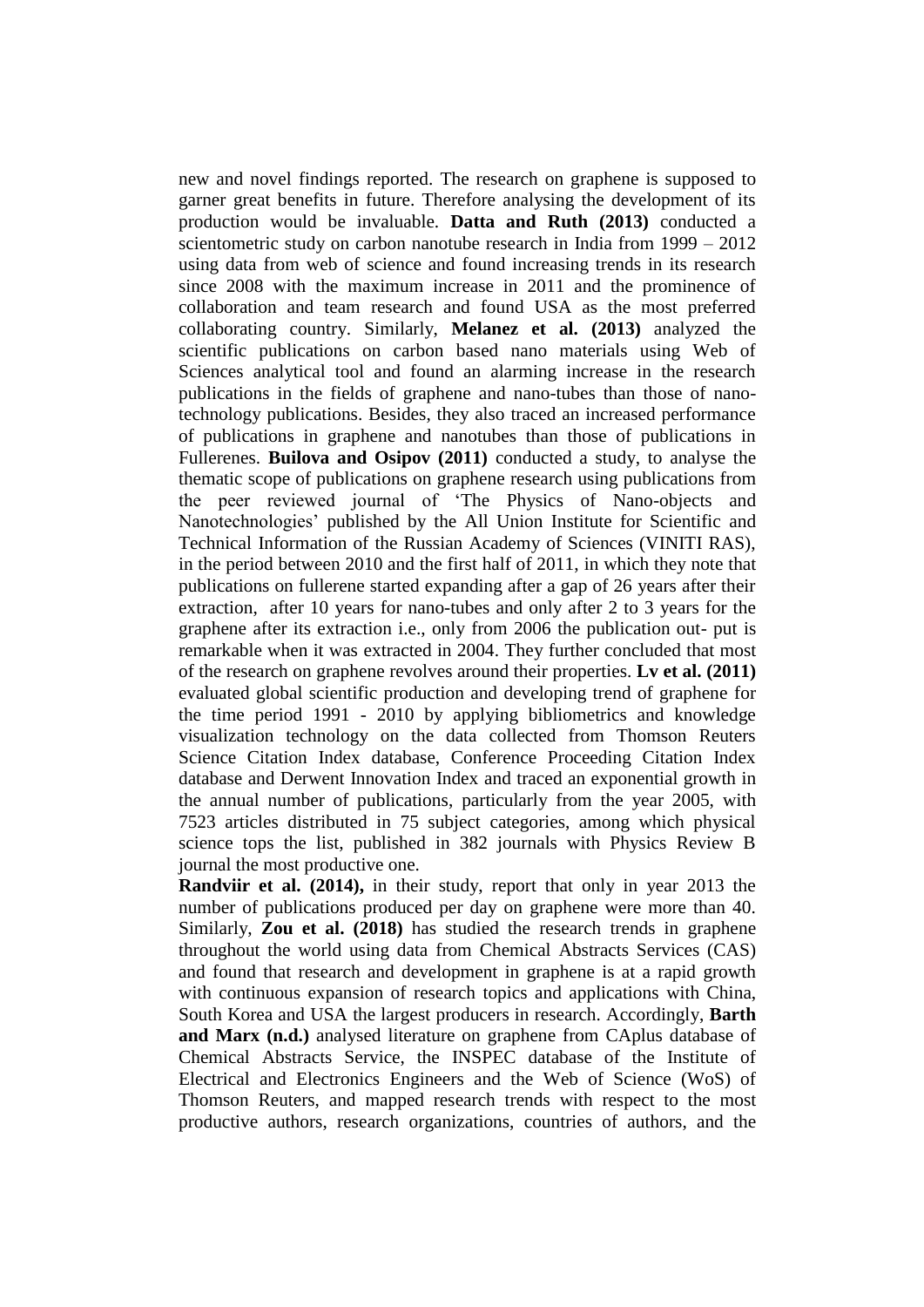leading journals. Besides they also analysed the citation impact of the publications and revealed much greater citation scores for the graphene publications than those of fullerenes or nanotubes. **Bernabo et al. (2018)** carried out a scientometric analysis of scientific literature, indexed in Web of Science, for the use of graphene and graphene-based materials in medicine and concluded that in the last 15 years more than 1200 issues have been produced, with an *H*-index of 67 cited 2647 times. Despite the massive applications of graphene in biomedical and bio-engineering fields, their study revealed least research activities in these areas. The publications analysed were mostly concerned with materials science, science and technology, chemistry, physics and engineering.

The patent production on graphene is also having a rapid boom. **Shapira et al. (2012)** retrieved 911 patents on graphene from Thomsons Derwent Index for time period 2000 – 2010 while **Dhand et al. (2013)** retrieved 2306 graphene patents from the same index for time period 2000 – 2012, that illustrates a surge of almost 1395 patents within a period of 2 years (2010 - 2012) only.

Thus, from literature survey, a spectacular growth in research literature, mostly pertaining to the properties and applications of graphene, has been revealed since its extraction, in almost all fields.

#### **PROBLEM**

The promising application and potential of graphene in diverse fields has lead to its research boom. Researchers from wide range of fields are in the progress of making further developments in this area, thus adding to its literature output. This vast expansion of literature demands measurement of its dimensions and other features so as to provide some sort of prospectus for strategic planning of future research in this area. Therefore, present study is such an attempt to analyse the research out-put published on Graphene as indexed by the Web of Science database.

#### **SCOPE**

The bibliographic and citation data from the research papers, published during time-span of  $2010 - 2012$ , on carbon allotrope-graphene have been analysed. The data for the study have been collected from the bibliographic database- Web of Science (WoS).

#### **OBJECTIVES**

1. To analyse the global publication growth trend in the graphene research.

2. To identify the prolific journals in the area.

3. To identify high impact publications.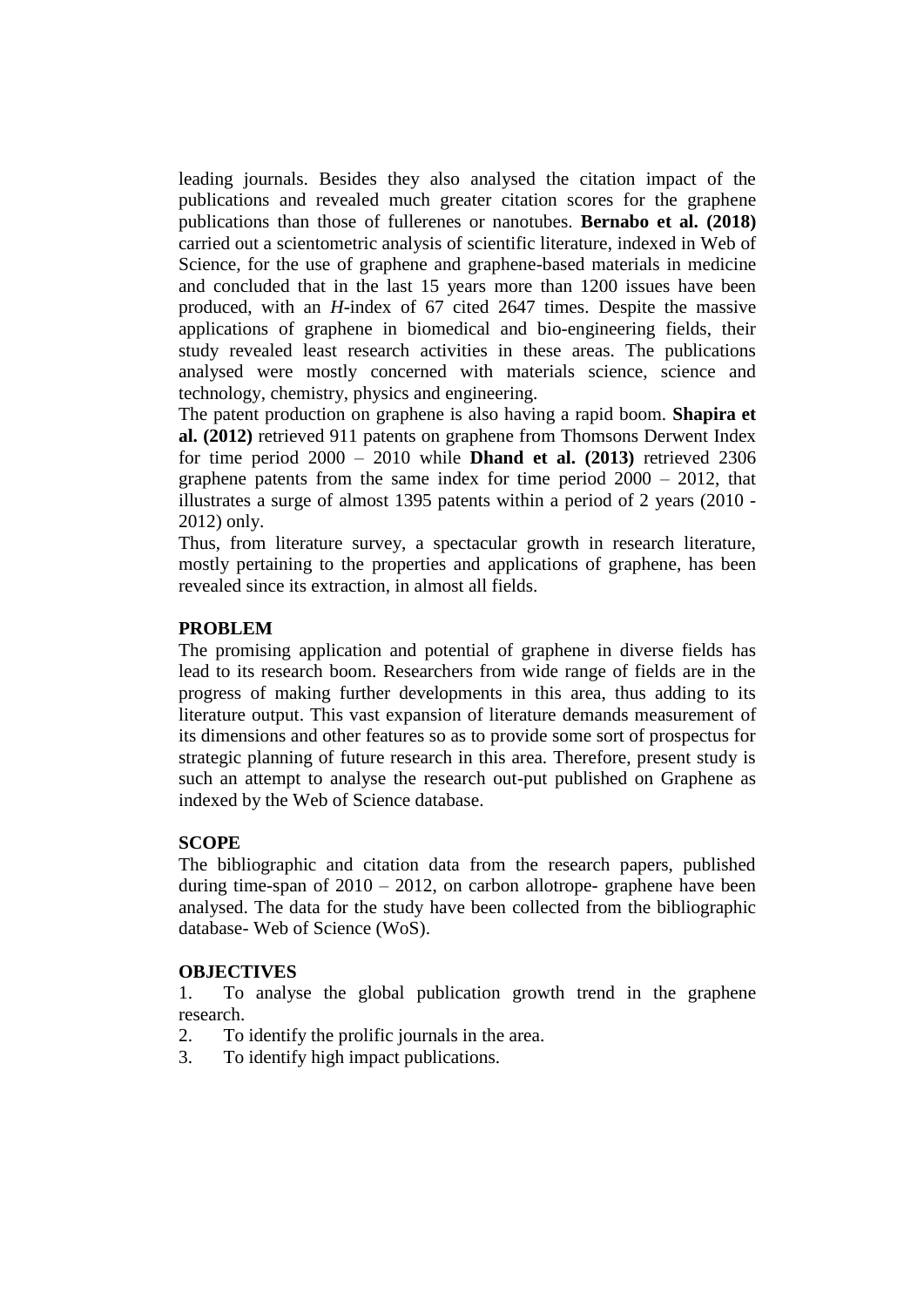## **METHODOLOGY**

To identify trends in graphene research, the Institute for Scientific Information Web of Science database core collection was used to retrieve the data. The data was collected on  $05 - 10 - 2018$ . A total of 16183 papers were harvested. The data retrieval and analysis comprised following steps:

*1. Retrieval Strategy*

The key-term graphene was used for the search process. In the advanced search mode interface of Web of Science the query was put as-TS="GRAPHENE" in the search box, where 'TS' stands for topic. From the same interface time-period was set for 2010 – 2018, document type was limited to articles only and language selected was English. The search was run and the results set of 135475 items were retrieved and the results displayed included all the articles published from 2010 – 2018

*2. Filtration*

The retrieved results were then refined for the publication years of 2010, 2011 and 2012, individually. Accordingly, citation report for each publication year was generated. The results besides giving all the bibliographic details of the items furnished the year-wise citations for all the items, individually, for the publications of a particular year (hosted by the database). Besides, it also gives total citations calculated for all the years and also, average citations per year separately for all the items in a results set.

*3. Data extraction*

The results retrieved after generating citation reports, individually for each year, were useful data for the study. For exporting these datasets the records were downloaded in the sets of 500 items at a time, the maximum record limit set per download for the feature in the database, till all the items were collected and saved to the excel file, using the 'export data' option of the database. The procedure was followed for all the three publication years i.e. 2010, 2011 and 2012, respectively. The harvested data saved to excel file was then subjected to further analysis and interpretation in light of the said objectives.

## **RESULTS AND DISCUSSION**

The data collected was analysed on the parameters of production, leading journals and paper citations as –

## **1. Year-wise Publication Out-put**

The publication output of graphene research from  $2010 - 2012$  is given in the graph 1.

There are total of 16213 papers indexed in the Web of Science for the said time period. Out of 16213 publications 3189 papers are published in 2010, 5295 in 2011 and 7700 in 2012 i.e., year 2010 to 2011 and 2011 to 2012 mark the growth rate of 68% and 45%, respectively. This is in consonance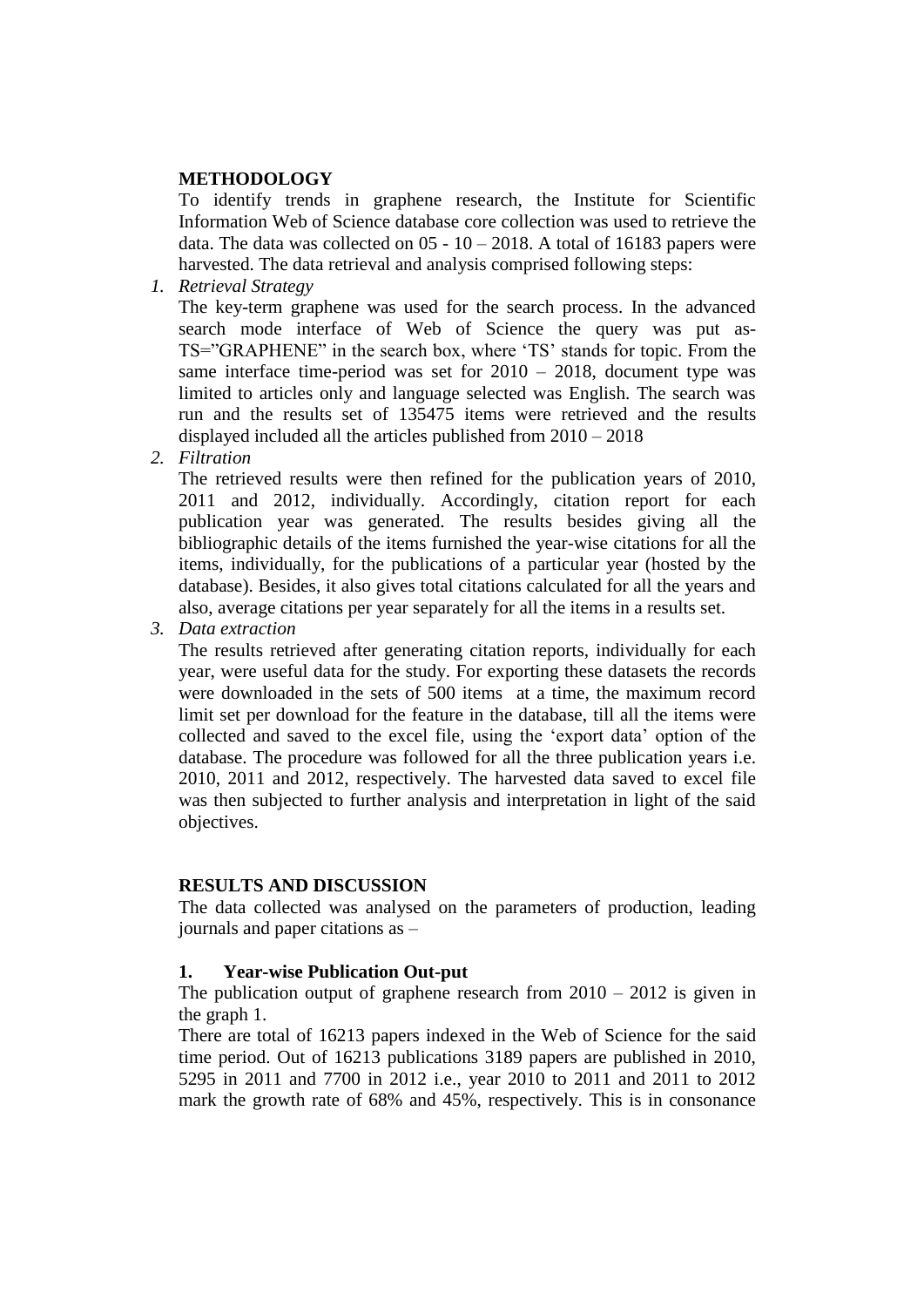with the findings of **Lv et al. (2011)** and reveals an exponential growth in the production of Graphene literature output.

The increase in article output from 7523, for time period 1991 – 2010 i.e., 20 years (**Lv et al., 2011**) to 16213 for 2010 – 2012 i.e., 3 years, illustrates a tremendous rush of interest graphene has received from researchers, since 2010.



Graph 1: Annual publication production distribution.

## **2. Prolific Journals**

The data analysis reveals that graphene research output, as indexed in WoS, for the three year time period i.e., 2010, 2011 and 2012 has been published in 430 journals of WoS as compared to 382 journals traced by **Lv et al. (2011)**  during 20 year time span i.e., 1991 - 2010. The most productive journals, from the publication count, are- Physical Review B comprising of 1694 (11%) publications followed by Applied Physics Letters (903, 6%), Journal of Materials Chemistry (705, 5%), ACS Nano (615, 4%) and Journal of Physical Chemistry C (614, 4%). The study of **Lv et al. (2011)** also confirms the Physical Review B and the Applied Physics Letters as the top productive journals. Approximately, 40% of the papers reside in the top ten most productive journals. Graph 2. presents a clear view of the data distribution. Thus, a huge number of journals, dealing with almost all fields, publish the research literature pertaining to graphene. The most productive journal from

the list of 430 journals is the Physical Review B, thus being the primary journal for graphene research publications since 1991.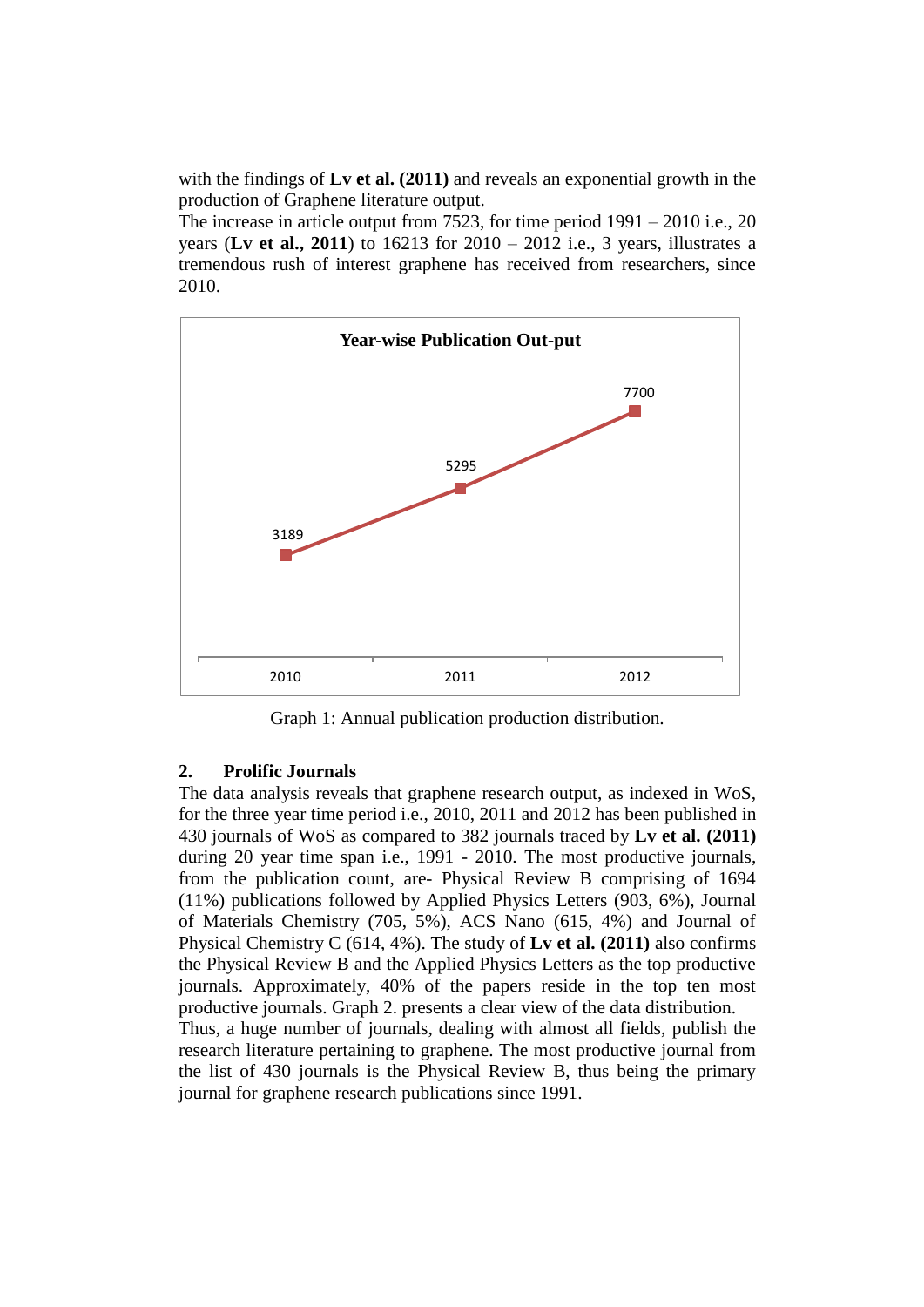

Graph 2: Prolific Journals

## **3. Top Publication based on Citation Score**

The highly cited article published in the year 2010 has a total citation score of 7048, up to the year 2017, which equals 881 average number of citations per year. For year 2011, the highly cited paper has 5189 citations with 741 average citations per year and for year 2012, article having 1650 citations up to 2017, which equals average of 275 citations per year, tops the list. Table 1 presents the data distribution of the top three highly cited articles for each year i.e., 2010, 2011 and 2012, respectively.

The findings of **Lv et al. (2011)** revealed that the top cited publication during the time period of 20 years (1991 - 2010), published in 2004, has 3522 citations. Thus, it can be deciphered that the citation rate for the publications have marked a massive increase from year 2010 and thereafter depicts a decreasing trend.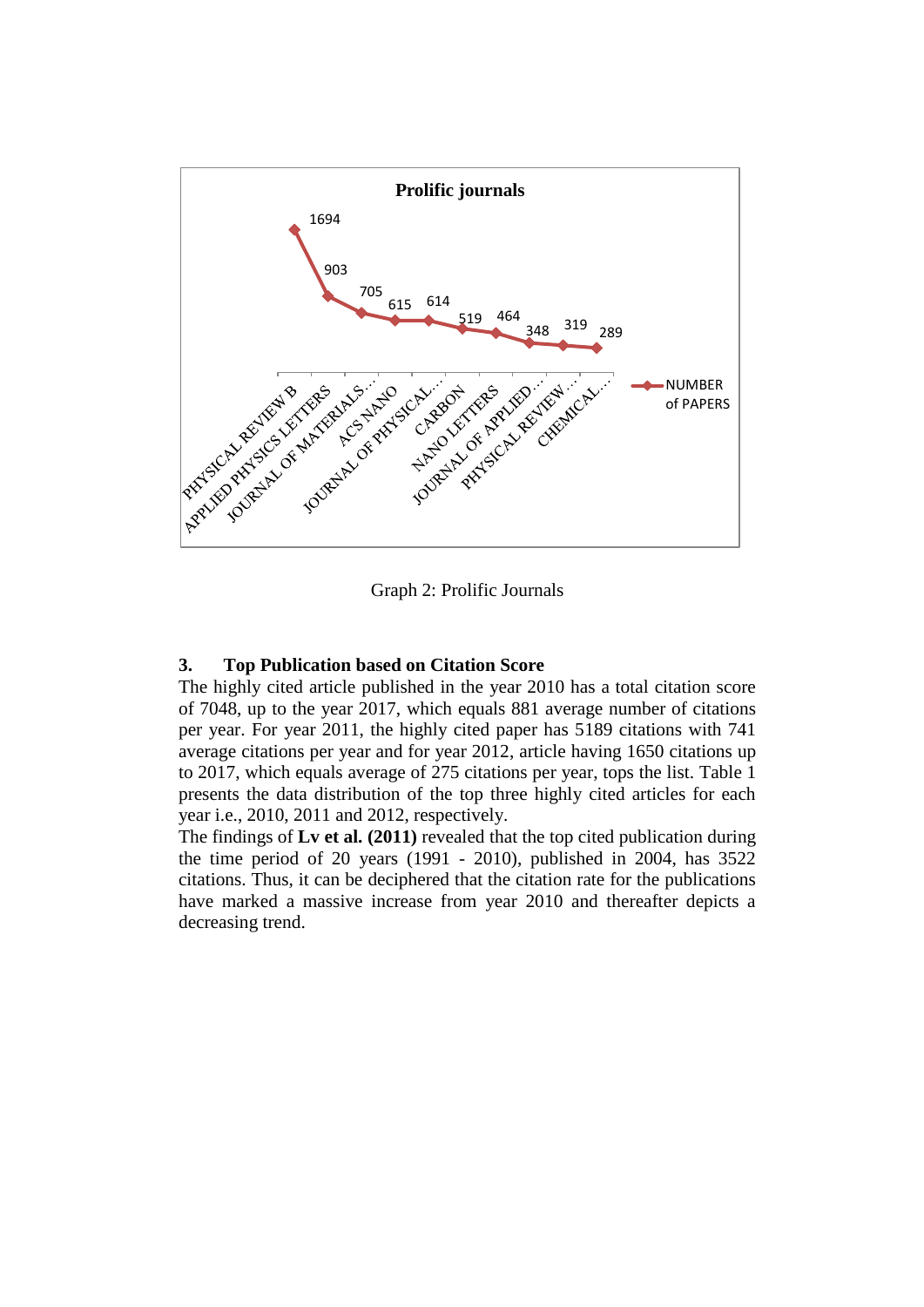|      |                                                                                                                                                                 | <b>Total</b>     | Avg.             |
|------|-----------------------------------------------------------------------------------------------------------------------------------------------------------------|------------------|------------------|
| Year | <b>Article</b>                                                                                                                                                  | <b>Citations</b> | <b>Citations</b> |
|      |                                                                                                                                                                 | (upto            | Per Year         |
|      |                                                                                                                                                                 | 2017)            |                  |
| 2010 | initio<br>consistent<br>and<br>ab<br>A<br>accurate<br>of<br>density<br>functional<br>parameterization<br>dispersion correction for the 94 elements $H -$<br>PU. | 7048             | 881              |
|      | Atomically Thin MoS2: A New Direct-Gap<br>Semiconductor.                                                                                                        | 4463             | 558              |
|      | Roll-to-roll production of 30-inch graphene<br>films for transparent electrodes.                                                                                | 4195             | 524              |
| 2011 | Single-layer MoS2 transistors.                                                                                                                                  | 5189             | 741              |
|      | Carbon-Based Super capacitors Produced by<br>Activation of Graphene.                                                                                            | 2729             | 390              |
|      | Two-Dimensional Nano sheets Produced by<br>Liquid Exfoliation of Layered Materials.                                                                             | 2659             | 380              |
| 2012 | Laser Scribing of High-Performance and<br>Flexible Graphene-Based Electrochemical<br>Capacitors.                                                                | 1650             | 275              |
|      | The reduction of graphene oxide.                                                                                                                                | 1416             | 236              |
|      | Silicene: Compelling Experimental Evidence<br>for Graphene like Two-Dimensional Silicon.                                                                        | 1450             | 242              |

**Table 1: Top Publication based on Citation Score**

# **4. Top Journal based on Citation Score**

Among the top ten productive journals, publications of 'ACS Nano' have received the most number (120200) of citations to its 615 publications on graphene and the average citation rate per publication equals 195, followed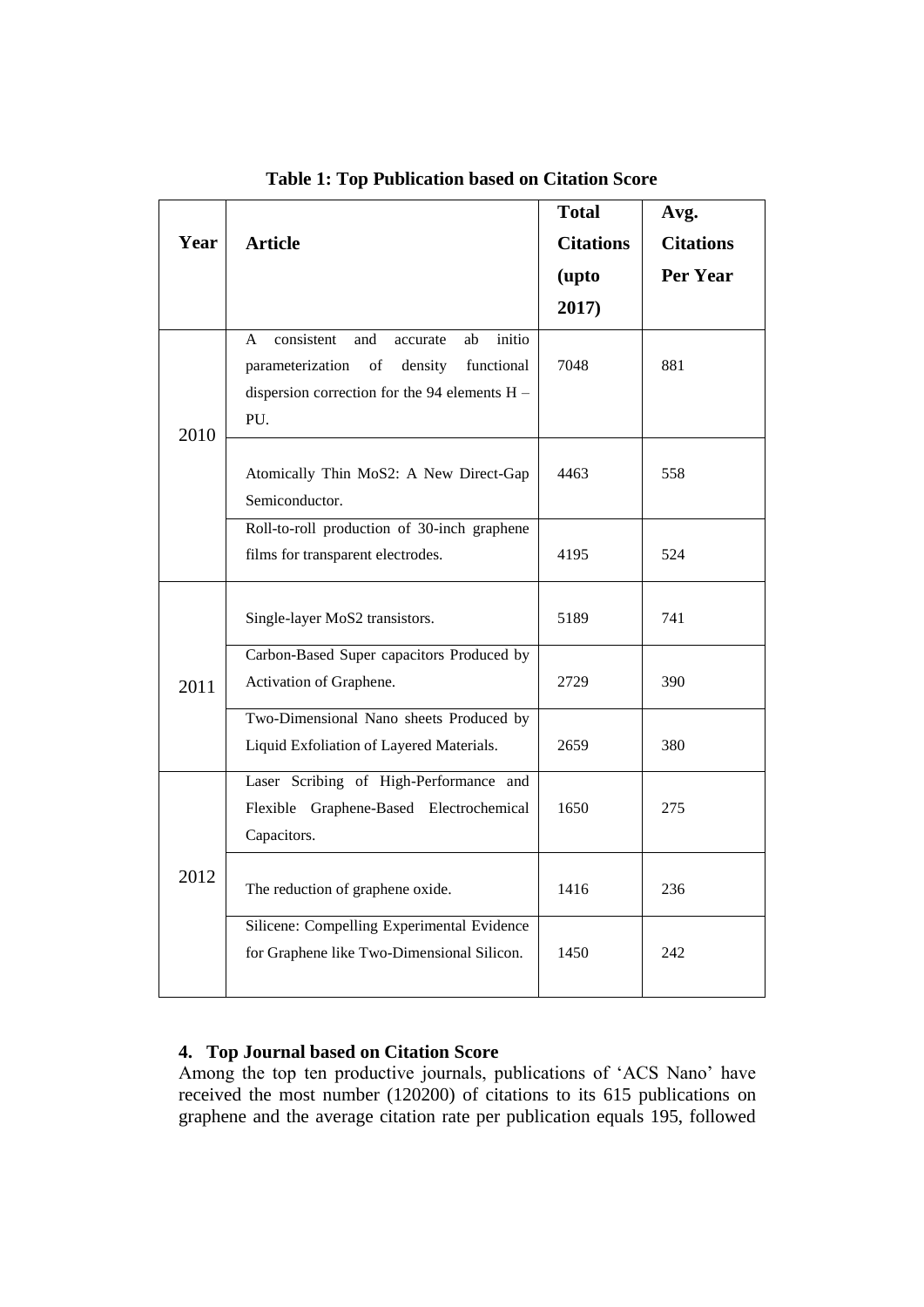by journal 'Nano Letters' having 83700 citations to 464 publications. Physical review B, the most productive journal in terms of number of publications, ranks on the 9th position with total citation count of 66900 averaging 40 citations per paper. Table 2 presents the data distribution for the top ten most productive journals.

From citation statistics journal 'ACS Nano' tops the list despite ranking 4th on the most productive journal list, thus elucidating its greatest impact strength.

|                                                                     | <b>Number</b><br><b>of</b> | <b>Total</b>     | Avg. Citations |
|---------------------------------------------------------------------|----------------------------|------------------|----------------|
| <b>Source Title</b>                                                 | <b>Papers</b>              | <b>Citations</b> | Per Item       |
| PHYSICAL REVIEW B                                                   | 1694                       | 66900            | 39.50          |
| APPLIED PHYSICS<br><b>LETTERS</b>                                   | 903                        | 35700            | 39.53          |
| <b>JOURNAL</b><br><b>OF</b><br><b>MATERIALS</b><br><b>CHEMISTRY</b> | 705                        | 61790            | 88             |
| <b>ACS NANO</b>                                                     | 615                        | 120200           | 195            |
| <b>JOURNAL</b><br><b>OF</b><br>PHYSICAL<br><b>CHEMISTRY C</b>       | 614                        | 40700            | 66.30          |
| <b>CARBON</b>                                                       | 519                        | 42900            | 83             |
| <b>NANO LETTERS</b>                                                 | 464                        | 83700            | 180            |
| <b>JOURNAL OF APPLIED</b><br><b>PHYSICS</b>                         | 348                        | 7500             | 22             |
| PHYSICAL<br><b>REVIEW</b><br><b>LETTERS</b>                         | 319                        | 36000            | 113            |
| <b>CHEMICAL</b><br><b>COMMUNICATIONS</b>                            | 289                        | 29500            | 102.10         |

**Table 2: Top journal based on Citation score**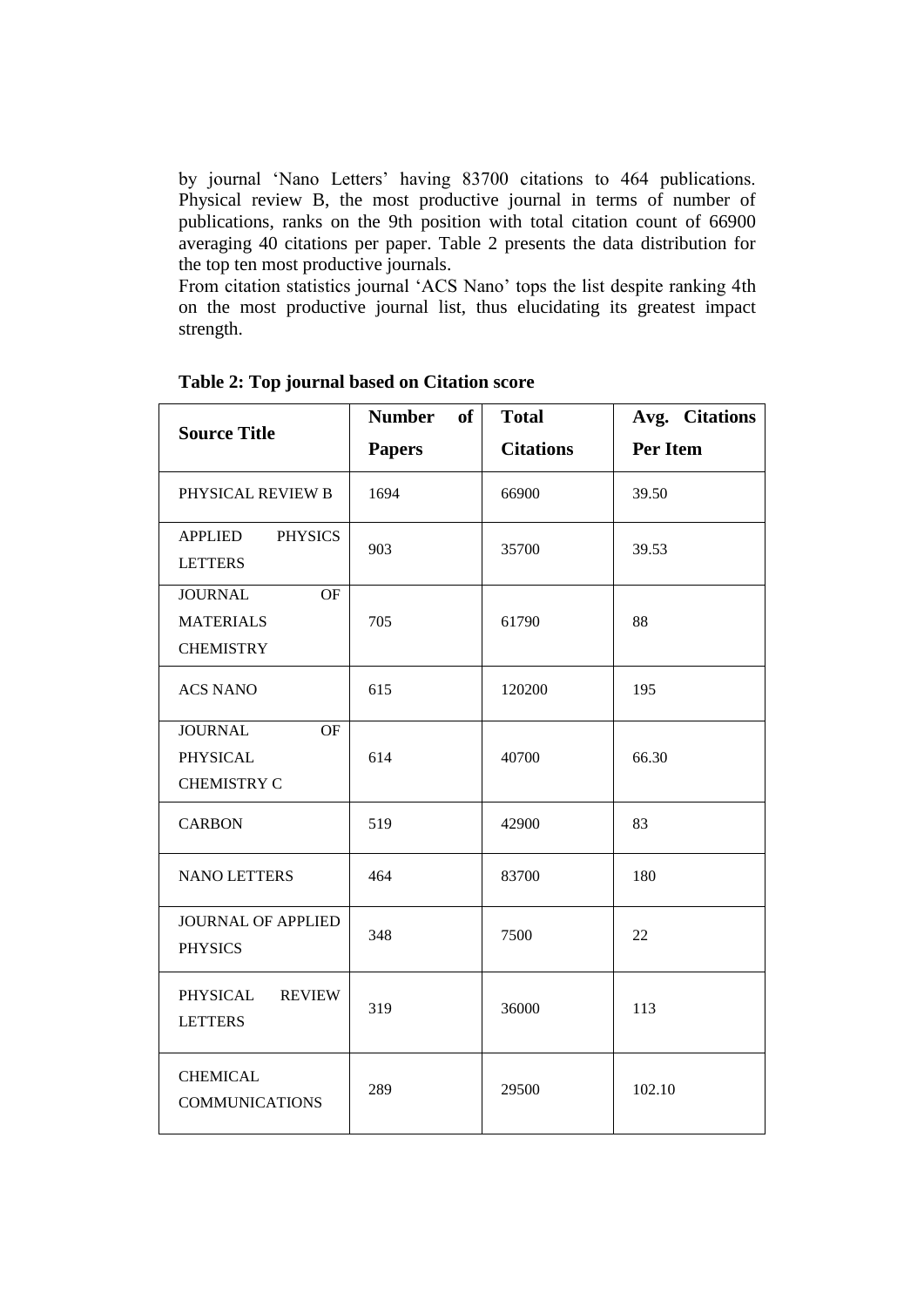#### **CONCLUSION**

Graphene has been the subject of discussion and research since many years. From five publications in 1991 notable production has been traced since 2005 **(Lv et al., 2011).** The publication production, as found from the present study, is having a rapid evolution since year 2010 and the publication count in 2012 has more than doubled the count of publications in 2010. The publication of 2010 has also gained the highest impact strength. Though some earlier studies provided the initial stages of development in graphene research, this study provides a quantitative analysis of the graphene research for three year time period i.e. 2010, 2011 and 2012, when the field started to progress. The rise in graphene research started emerging after its extraction in 2004 and then showed a massive surge since 2010. The year 2010 has marked a beginning of new era in graphene research as the extraction of graphene was considered a ground-breaking discovery and its scientists were awarded Nobel Prize in the same year, thus sparking researcher attention from around the globe. Therefore, this study would provide a roadmap of the rising journey of graphene research for better planning and policing and would be beneficial for researchers from academia to industry.

#### **REFERENCES**

- Nobelprize.org. (2018). "About the Prize". Retrieved From: https://www.nobelprize.org/prizes/physics/
- Araujo, R. F. and Oliveira, M. (2015). "Technological Basis for Information Science in Brazil: A Scientometric Study", *Qualitative and Quantitative Methods in Libraries (QQML) Special Issue,* pp. 231-241. Available at: http://www.qqml.net/papers/Special\_Issue\_January\_2015\_Bibliometrics/4s2 QQML\_Journal\_2015\_SpecialIssueBibliometrics\_Araujoetal\_231241.pdf
- Barth, A. and Marx, W. (n.d.). "Graphene- A Rising Star in View of Scientometrics". Available at a series at a series and a series at a series and a series and a series at a series and a series at a series and a series and a series at a series and a series and a series and a series and a https://arxiv.org/ftp/arxiv/papers/0808/0808.3320.pdf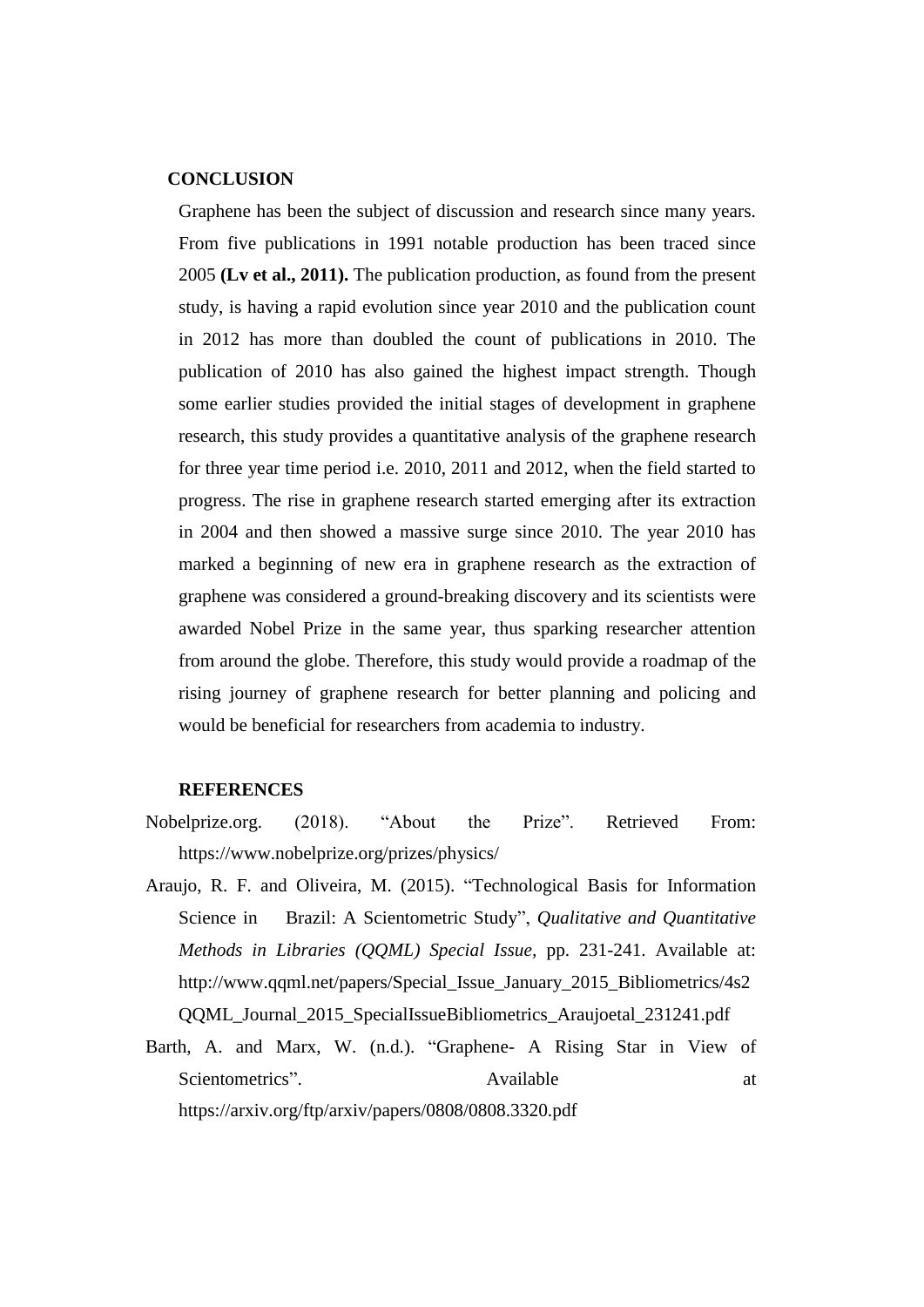- Bernabò, N., Ciccarelli, R., Ordinelli, A., Machado, J. S. S., Mattioli, M. and Barboni, B. (2018). "Scientometric Study on Graphene and Related Graphene Based Materials in Medicine", *Scientometrics*, pp. 83-98. DOI: 10.5772/intechopen.77288A.
- Brindha, T. and Murugesapandian, N. (2016). "Scientometrics Tools and Techniques: An Overview", *Shanlax International Journal of Arts, Science and Humanities,* Vol. 4 No. 2, pp. 90-92. Available at: http://www.shanlaxjournals.in/pdf/ASH/V4N2/Ash\_V4\_N2\_014.pdf
- Builova, N., M. and Osipov, A. I. (2011). "The Scientometric Analysis of Publications based on the Materials of the Peer Reviewed Journal the Physics of Nano-objects and Nanotechnologies of the All Union Institute for Scientific and Technical Information of the Russian Academy of Sciences (VINITI RAS): Graphene", *Scientific and Technical Information Processing,*  Vol. 38 No. 4, pp. 285–289. Available at: https://link.springer.com/article/10.3103/S0147688211040071
- Correia, A, Paredes, H. and Fonseca, B. "Scientometric analysis of scientific publications in CSCW", *Scientometrics.* Vol. 114, pp. 30-89. DOI: 10.1007/s11192-017-2562 0
- Dhand, V., Rhee, K. Y., Kim, H. J. and Jung, D. H. (2013). "A Comprehensive Review of Graphene Nanocomposites: Research Status and Trends", *Journal of Nanomaterials.* DOI: 10.1155/2013/763953
- Dutta, B. and Ruth, D. S. (2013). "Scientometric study of Carbon Nanotube research in India", *SRELS Journal of Information Management,* Vol. 50 No. 5, pp. 639-655. DOI: 10.17821/srels/2013/v50i5/43802.
- Geim, A.K. and Novoselov, K. S. (2007). "The Rise of Graphene", *Nature Materials,* Vol. 6, pp. 183–191. Available at: https://www.nature.com/articles/nmat1849
- Hirsch, A. (2010). "The Era of Carbon Allotropes", *Nature Materials,* 9, pp. 868- 870. Available at: https://www.nature.com/articles/nmat2885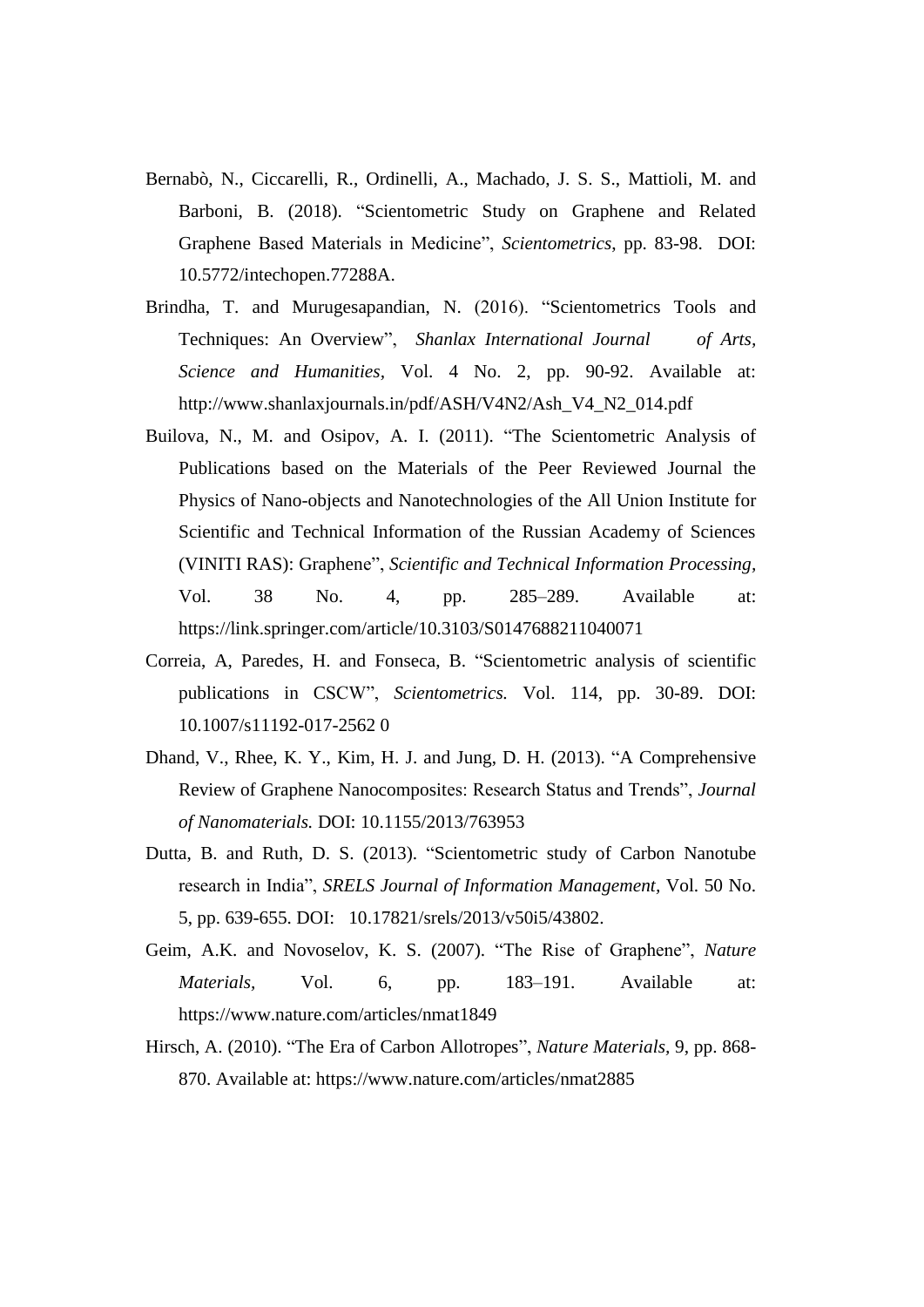- Larousserie, D. (2013, November 22). "Graphene the new wonder material", *The Guardian.*
- Lee, H. C., Liua, W. W., Chai, S. P., Mohamed, A. R., Lai, C. W., Khe, C. S., ... Hidayaha, N.M.S. (2016). "Synthesis of Single-layer Graphene: A Review of Recent Development", *Procedia Chemistry,* Vol. 19, pp. 916 – 921. Doi: /10.1016/j.proche.2016.03.135
- Lv, P. H., Wang, G. F., Wan, Y., Liu, J., Liu, Q. and Ma, F. C. (2011). "Bibliometric trend analysis on global graphene research", *Scientometrics,*  Vol. 8*,* pp. 399-419. DOI: 10.1007/s11192-011-0386-x.
- [Mao,](https://pubs.acs.org/author/Mao%2C+Hong+Ying) H. Y., [Laurent,](https://pubs.acs.org/author/Laurent%2C+Sophie) S., [Chen,](https://pubs.acs.org/author/Chen%2C+Wei) W., [Akhavan,](https://pubs.acs.org/author/Akhavan%2C+Omid) O., [Imani,](https://pubs.acs.org/author/Imani%2C+Mohammad) M., [Ashkarran,](https://pubs.acs.org/author/Ashkarran%2C+Ali+Akbar) A. A., & Mahmoudi, M. (2013). "Graphene: Promises, Facts, Opportunities, and Challenges in Nanomedicine", *Chemical Reviews,* Vol. 113 No. 5, pp. 3407– 3424. DOI: 10.1021/cr300335

Melaniz, D. H., Schiavi, M. T., Amaral, R. M., Faria, L. I. L. and Gregolin, J. R. (2013). "Development of Carbon-based Nanomaterials Indicators Using the Analytical Tools and Data provided by the Web of Science Database", *Materials Research,* Vol. 16 No. 6, pp. 1282-1293. DOI: 10.1590/S1516- 14392013005000130.

- Mingers, J. and Leydesdorff, L. (2015). "A review of theory and practice in scientometrics", *European Journal of Operational Research.* Available at: https://arxiv.org/ftp/arxiv/papers/1501/1501.05462.pdf
- Nalimov, V. and Mulchenko, B. (1971). "Measurement of Science: Study of the Development of Science as an Information Process". Washington DC: Foreign Technology Division.
- Odegard, G. M., Gates, T., S., Nicholson, L., M. and Wise, K. E. (2002). "Equivalent-continuum modelling of nano-structured materials", *Composites Science and Technology,* Vol. 62 No. 14, pp. 1869–1880. Doi:10.1016/S0266- 3538(02)00113-6